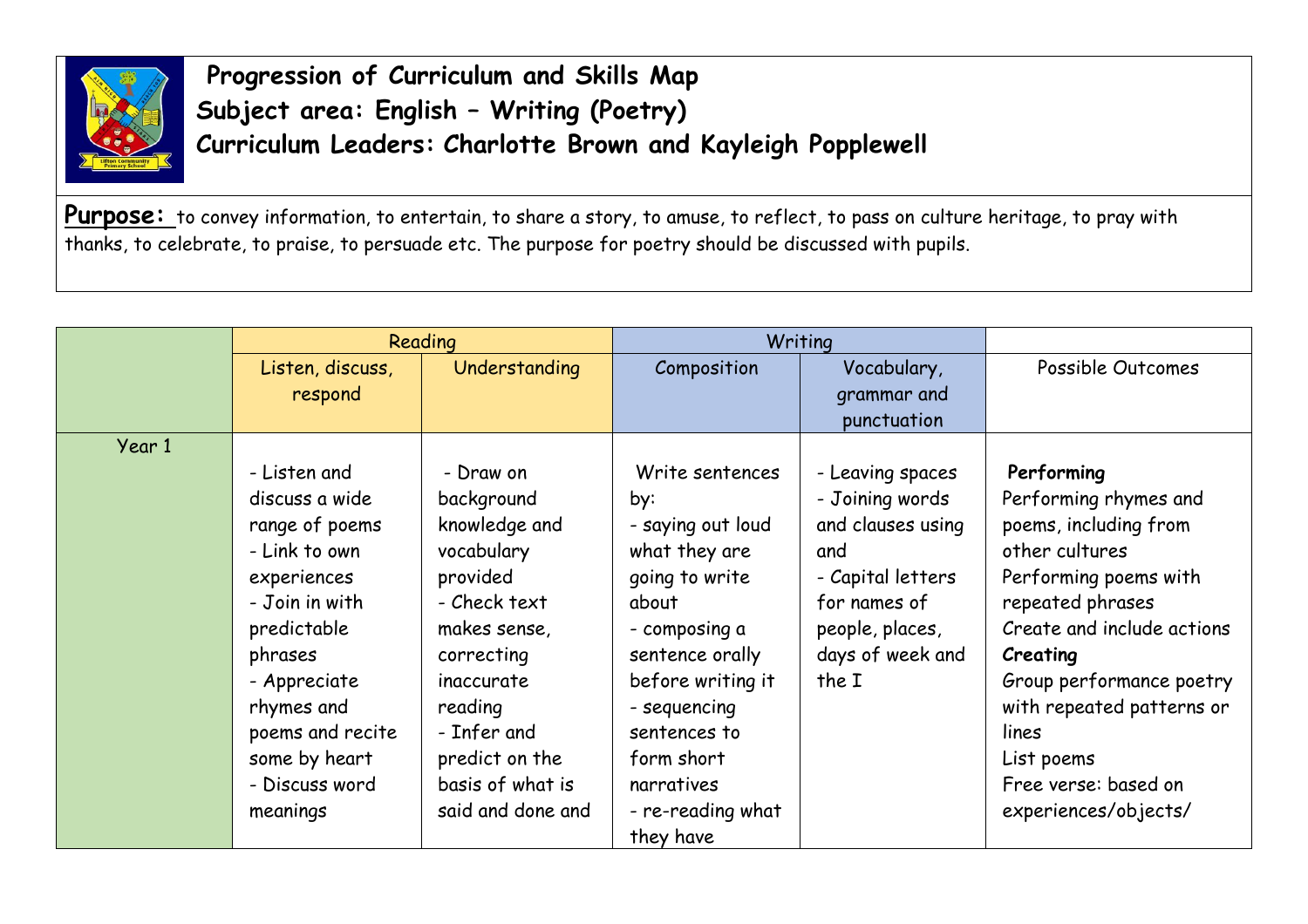| - Discuss        | has been ready so | written to check | places/feelings/curriculum |
|------------------|-------------------|------------------|----------------------------|
| significance of  | far               | that it makes    | links/senses etc.          |
| title and events | - Explain         | sense            | Adding                     |
| - Participate in | understanding     |                  | words/phrases/captions     |
| discussions      |                   | Discuss what     | to images                  |
|                  |                   | they have        | Generate rhyming           |
|                  |                   | written with the | words/phrases              |
|                  |                   | teacher or other | Use a scaffolding frame    |
|                  |                   | pupils           | for creating poems         |
|                  |                   | Read aloud their | All the above could be     |
|                  |                   | writing clearly  | created as a shared/group  |
|                  |                   | enough to be     | write                      |
|                  |                   | heard by their   | Consider having a          |
|                  |                   | peers and the    | poem/rhyme each week to    |
|                  |                   | teacher.         | learn/enjoy                |
|                  |                   | The national     |                            |
|                  |                   | curriculum talks |                            |
|                  |                   | about composing  |                            |
|                  |                   | sentences and    |                            |
|                  |                   | sequences of     |                            |
|                  |                   | sentences.       |                            |
|                  |                   | Children could   |                            |
|                  |                   | compose lines of |                            |
|                  |                   | poems and        |                            |
|                  |                   | sequences of     |                            |
|                  |                   | lines            |                            |

|  | the contract of the contract of the<br>. . |  |
|--|--------------------------------------------|--|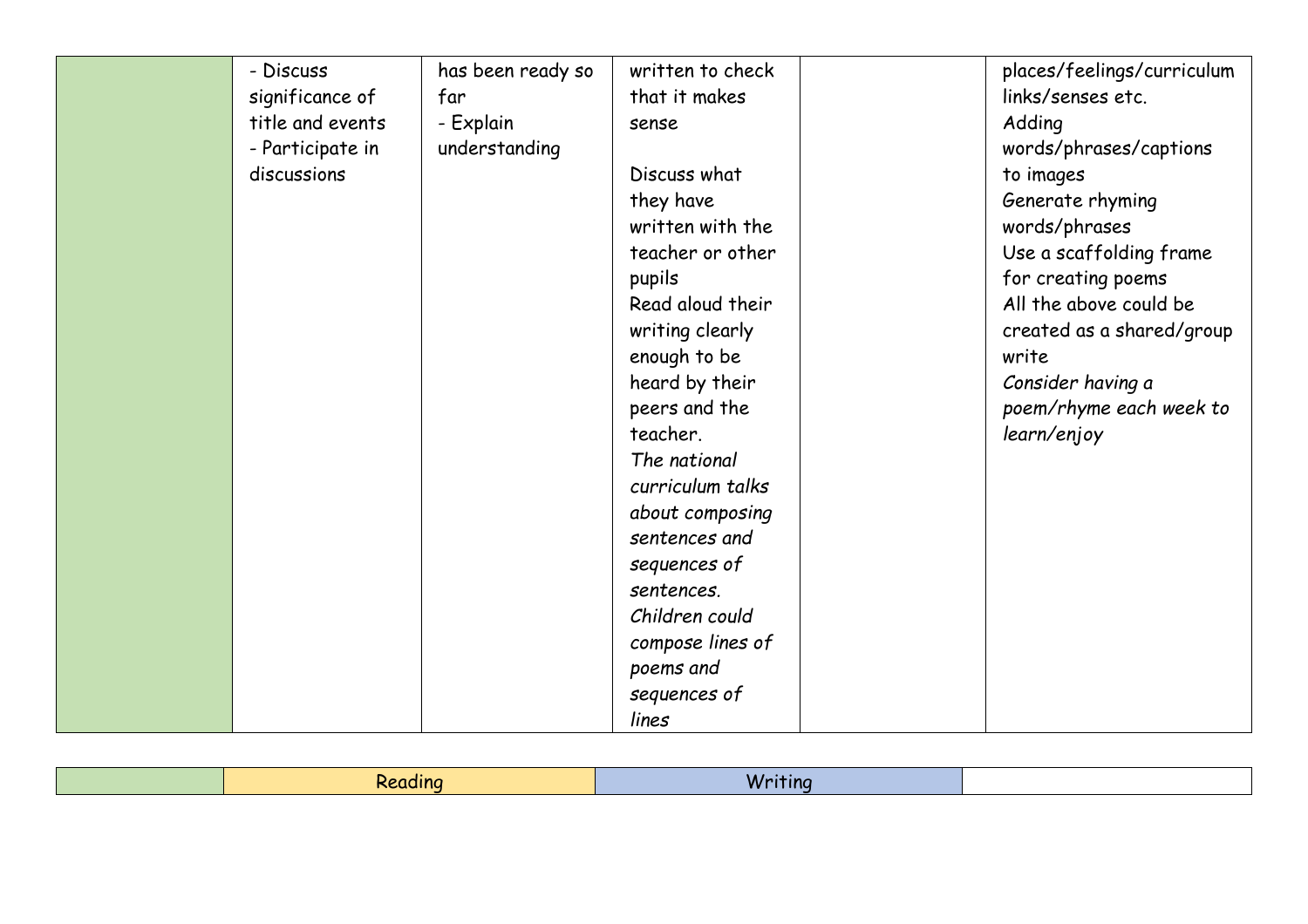|        | Listen, discuss,     | Understanding      | Composition          | Vocabulary,        | Possible Outcomes              |
|--------|----------------------|--------------------|----------------------|--------------------|--------------------------------|
|        | respond              |                    |                      | grammar and        |                                |
|        |                      |                    |                      | punctuation        |                                |
| Year 2 |                      |                    |                      |                    | Performing                     |
|        | - Listen to, discuss | - Draw on what     | Develop positive     | - Explore          | Contemporary and classic       |
|        | and express views    | they already know  | attitudes towards    | exclamation marks, | poetry                         |
|        | about a wide range   | or on background   | and stamina for      | question marks,    | Lyrics (contractions)          |
|        | of contemporary      | information and    | writing by:          | commas for lists,  | Poems with repeated patterns   |
|        | and classic poetry   | vocabulary         | - writing poetry     | apostrophes        | and patterned structure        |
|        | - Recognise simple   | provided by the    |                      | (contraction and   | Question and answer poems      |
|        | recurring literary   | teacher            | Consider what        | possessive)        | Simple raps                    |
|        | language in poetry   | - Check that the   | they are going to    | - Sentences with   | Creating                       |
|        | - Discuss and        | text makes sense   | write before         | different forms:   | Simple structured grammar      |
|        | clarifying the       | to them as they    | beginning by:        | statement,         | poem (adjective, noun, verb    |
|        | meanings of words,   | read and correct   | - planning or saying | question,          | etc.). This could be used to   |
|        | linking new          | inaccurate reading | out loud what they   | exclamation,       | explore tenses: past, present, |
|        | meanings to known    | - Make inferences  | are going to write   | command            | incl. progressive              |
|        | vocabulary           | on the basis of    | about                | - Expanded noun    | Poems that include commands    |
|        | - Discuss their      | what is being said | - writing down       | phrases to         | List poems                     |
|        | favourite words      | and done           | ideas and/or key     | describe and       | Question and answer poems      |
|        | and phrases          | - Answer and ask   | words, including     | specify [for       | Calligram words/phrases        |
|        | - Continue to build  | questions          | new vocabulary       | example, the blue  | Free verse: based on           |
|        | up a repertoire of   | - Explain and      | - encapsulating      | butterfly]         | experiences/objects/           |
|        | poems learnt by      | discuss their      | what they want to    | - The present and  | places/feelings/curriculum     |
|        | heart, appreciating  | understanding of   | say, sentence by     | past tenses        | links/senses etc. Explore      |
|        | these and reciting   | books, poems and   | sentence             | correctly and      | effective/innovative language  |
|        | some, with           | other material,    |                      | consistently       | choices                        |
|        | appropriate          | both those that    | Make simple          | including the      | Jokes/riddles/nonsense         |
|        | intonation to make   | they listen to and | additions, revisions | progressive form   | sentences/puns/humourous       |
|        | the meaning clear    | those that they    | and corrections to   | - subordination    | words and phrases/tongue       |
|        |                      |                    |                      | (using when, if,   |                                |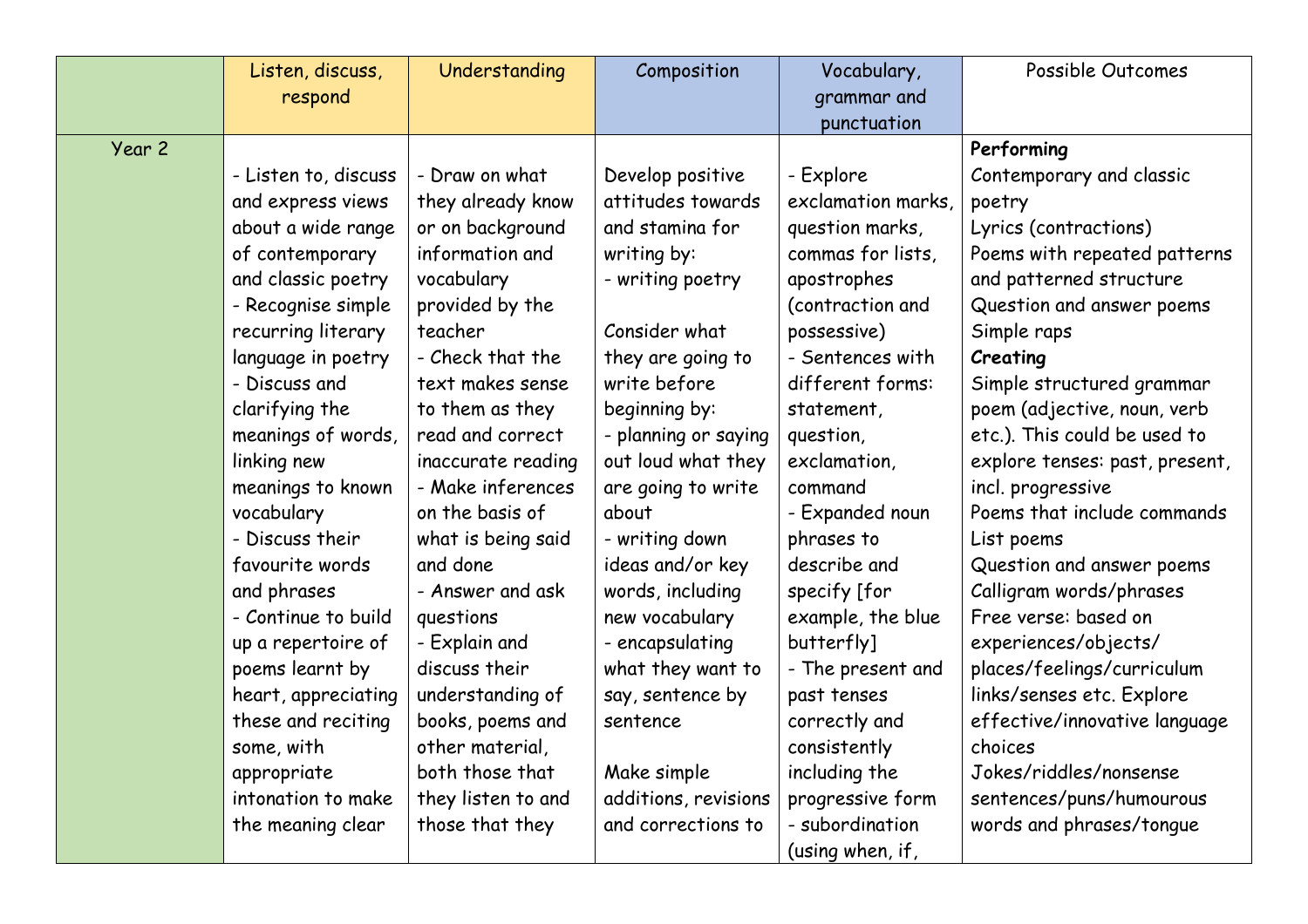| - Participate in    | read for    | their own writing   | that, or because)  | twisters (jokes could link to   |
|---------------------|-------------|---------------------|--------------------|---------------------------------|
| discussion about    | themselves. | by:                 | and co-ordination  | work on homophones)             |
| books, poems and    |             | - evaluating their  | (using or, and, or | Alliterative sentences          |
| other works that    |             | writing with the    | but)               | Innovated patterned             |
| are read to them    |             | teacher and other   |                    | structures                      |
| and those that      |             | pupils              |                    | Analysing                       |
| they can read for   |             | - re-reading to     |                    | Poem review:                    |
| themselves, taking  |             | check that their    |                    | likes/dislikes/puzzles/patterns |
| turns and listening |             | writing makes       |                    | Consider publication and        |
| to what others say  |             | sense and that      |                    | presentation                    |
|                     |             | verbs to indicate   |                    |                                 |
|                     |             | time are used       |                    |                                 |
|                     |             | correctly and       |                    |                                 |
|                     |             | consistently,       |                    |                                 |
|                     |             | including verbs in  |                    |                                 |
|                     |             | the continuous      |                    |                                 |
|                     |             | form                |                    |                                 |
|                     |             | - proof-reading to  |                    |                                 |
|                     |             | check for errors in |                    |                                 |
|                     |             | spelling, grammar   |                    |                                 |
|                     |             | and punctuation     |                    |                                 |
|                     |             | [for example, ends  |                    |                                 |
|                     |             | of sentences        |                    |                                 |
|                     |             | punctuated          |                    |                                 |
|                     |             | correctly]          |                    |                                 |
|                     |             | - read aloud what   |                    |                                 |
|                     |             | they have written   |                    |                                 |
|                     |             | with appropriate    |                    |                                 |
|                     |             | intonation to make  |                    |                                 |
|                     |             | the meaning clear.  |                    |                                 |
|                     |             |                     |                    |                                 |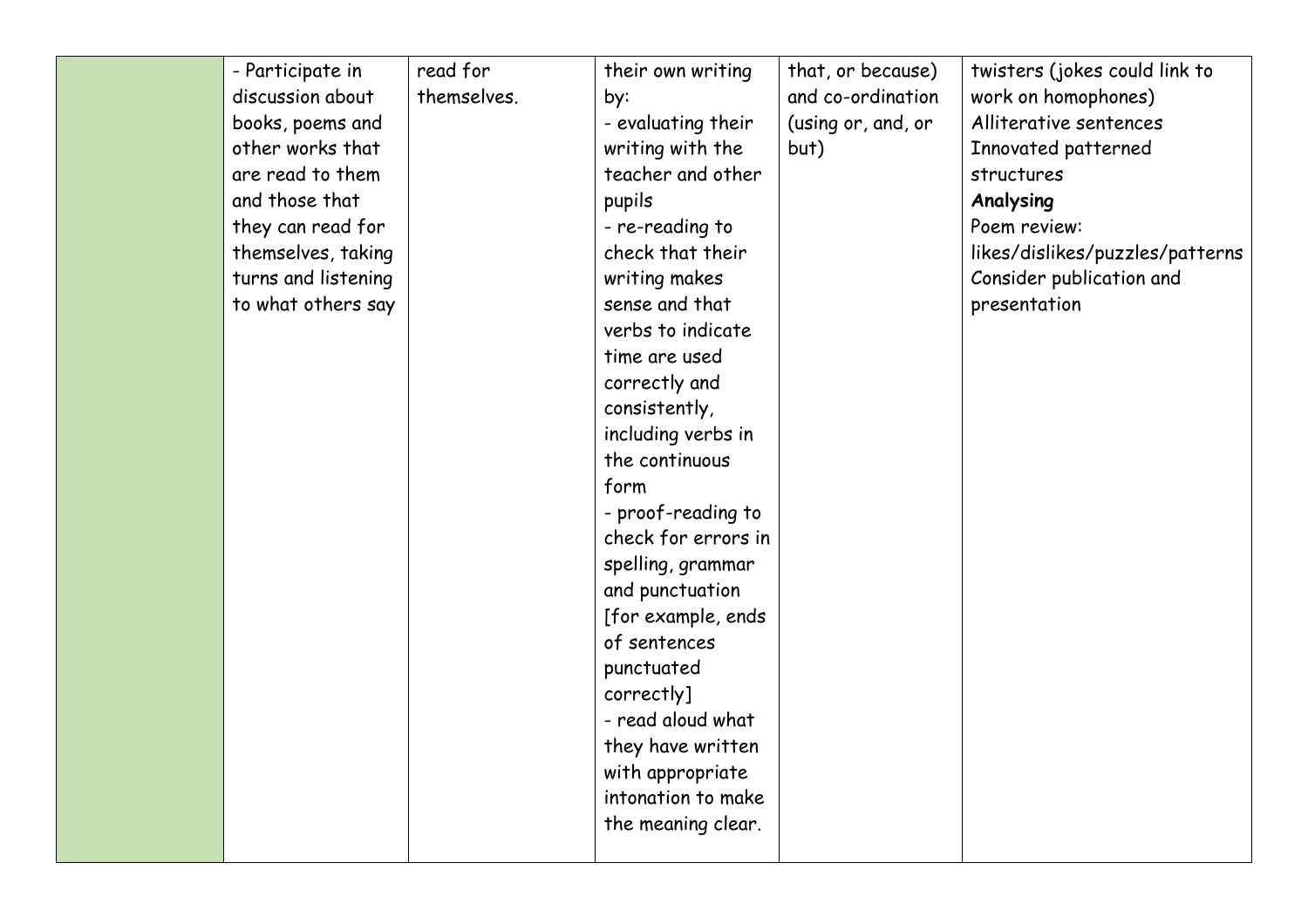|              | Reading              |                     |                      | Writing              |                           |
|--------------|----------------------|---------------------|----------------------|----------------------|---------------------------|
|              | Listen, discuss,     | Understanding       | Composition          | Vocabulary,          | Possible Outcomes         |
|              | respond              |                     |                      | grammar and          |                           |
|              |                      |                     |                      | punctuation          |                           |
| Year 3 and 4 |                      |                     |                      |                      | Performing                |
|              | - Listen to and      | - Check that the    | Plan writing by:     | - Use a wider range  | Perform a range of        |
|              | discuss a wide       | text makes sense to | - discussing writing | of conjunctions,     | poems exploring           |
|              | range of fiction,    | them, discussing    | (forms of poems)     | including when, if,  | intonation, tone, volume  |
|              | poetry               | their understanding | similar to that      | because, although    | and actions. Consider the |
|              | - Read books         | and explaining the  | which they are       | - Choose nouns or    | impact of the above on    |
|              | (poems) that are     | meaning of words in | planning to write in | pronouns             | the listener              |
|              | structured in        | context             | order to             | appropriately for    | Perform narrative poems.  |
|              | different ways and   | - Ask questions to  | understand and       | clarity and cohesion | Explore different voices  |
|              | reading for a range  | improve their       | learn from its       | and to avoid         | for narrator and          |
|              | of purposes          | understanding of a  | structure,           | repetition (or       | characters.               |
|              | - Identify themes    | text                | vocabulary and       | repetition for       | Perform free verse        |
|              | and conventions in a | - Draw inferences   | grammar              | effect)              | poems                     |
|              | wide range of books  | and justifying      | - discussing and     | - Conjunctions,      | Creating                  |
|              | (poems)              | inferences with     | recording ideas      | adverbs and          | Narrative poems           |
|              | - Prepare poems to   | evidence            |                      | prepositions to      | Free verse poems          |
|              | read aloud and to    |                     | Draft and write by:  |                      | List poems                |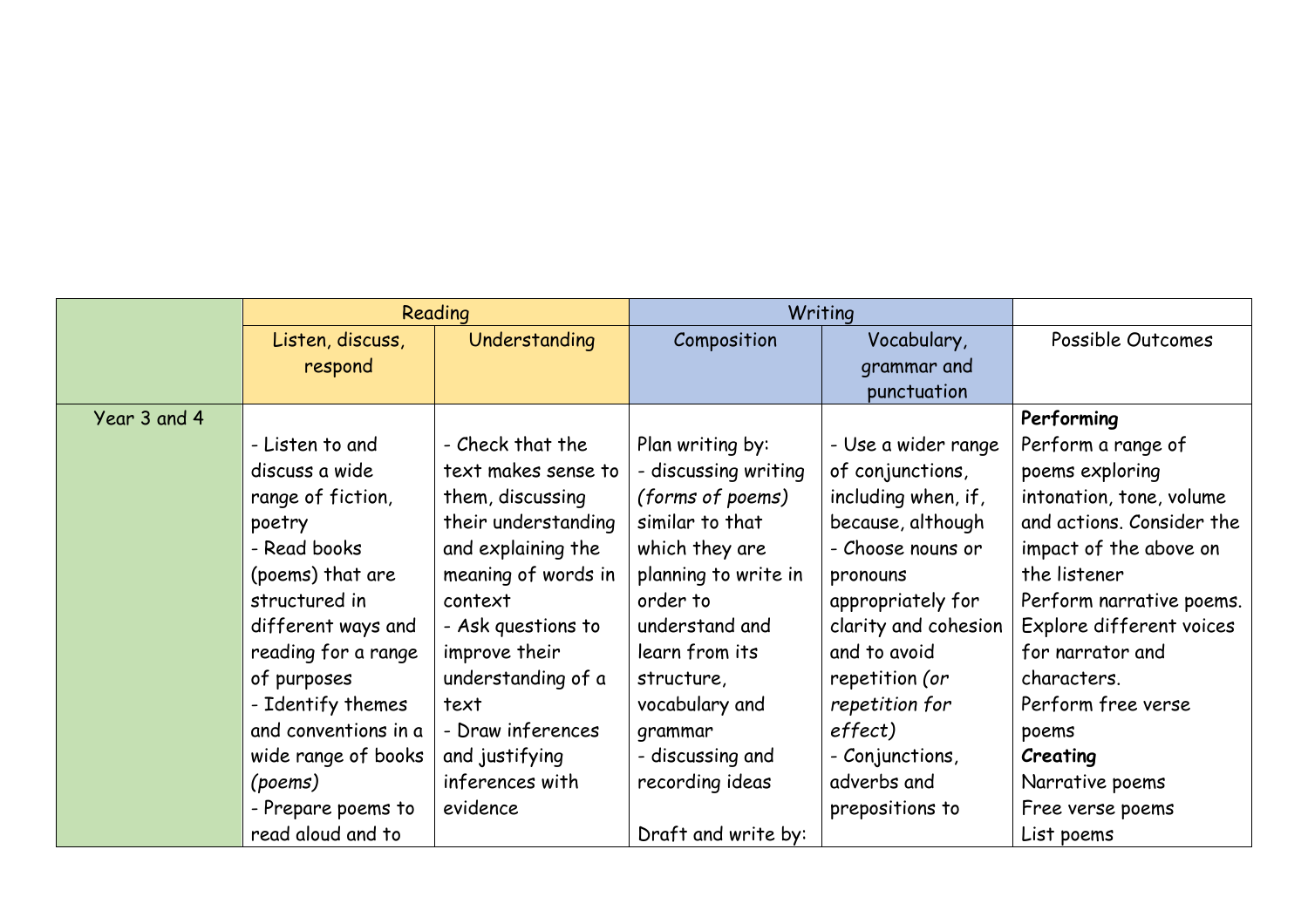| perform, showing    | - Identify main      | - composing and       | express time and     | Conversation poems        |
|---------------------|----------------------|-----------------------|----------------------|---------------------------|
| understanding       | ideas drawn from     | rehearsing            | cause                | Haiku                     |
| through intonation, | more than one        | sentences orally      | - Indicate           | Kennings                  |
| tone, volume and    | paragraph (verse)    | (including dialogue), | possession by using  | Calligrams                |
| action              | and summarising      | progressively         | the possessive       | Special effects: similes, |
| - Discuss words and | these                | building a varied     | apostrophe with      | metaphors,                |
| that capture the    | - Identify how       | and rich vocabulary   | plural nouns         | personification etc.      |
| readers interest    | language, structure, | and an increasing     | - Paragraphs         | Song lyrics (apostrophes) |
| and imagination     | and presentation     | range of sentence     | (verses) as a way to | Analysing                 |
| - Recognise some    | contribute to        | (line) structures     | group related        | Read/discuss a range of   |
| different forms of  | meaning              | - organising          | material             | poems and discuss         |
| poetry (for         |                      | paragraphs (verses)   | - Expanded noun      | - Types of poems they     |
| example, free       |                      | around a theme        | phrases              | are and how you know.     |
| verse, narrative    |                      |                       |                      | - Structure of the poem   |
| poetry)             |                      | Evaluate and edit     |                      | - Purpose of the poem     |
| - Participate in    |                      | by:                   |                      |                           |
| discussion about    |                      | - assessing the       |                      | Poems could be sorted     |
| both books (poems)  |                      | effectiveness of      |                      | into different forms.     |
| that are read to    |                      | their own and         |                      | Are they easy to sort or  |
| them and those      |                      | others writing and    |                      | are some ambiguous?       |
| they can read for   |                      | suggesting            |                      | Summarise poems           |
| themselves, taking  |                      | improvements          |                      | Poetry analysis/review:   |
| turns and listening |                      | - proposing changes   |                      | Themes/interesting        |
| to what others say. |                      | to grammar and        |                      | words phrases/type of     |
|                     |                      | vocabulary to         |                      | poem/response/questions   |
|                     |                      | improve consistency   |                      | you have                  |
|                     |                      |                       |                      |                           |
|                     |                      | Read aloud their      |                      |                           |
|                     |                      | own writing (poem),   |                      |                           |
|                     |                      | to a group or the     |                      |                           |
|                     |                      | whole class, using    |                      |                           |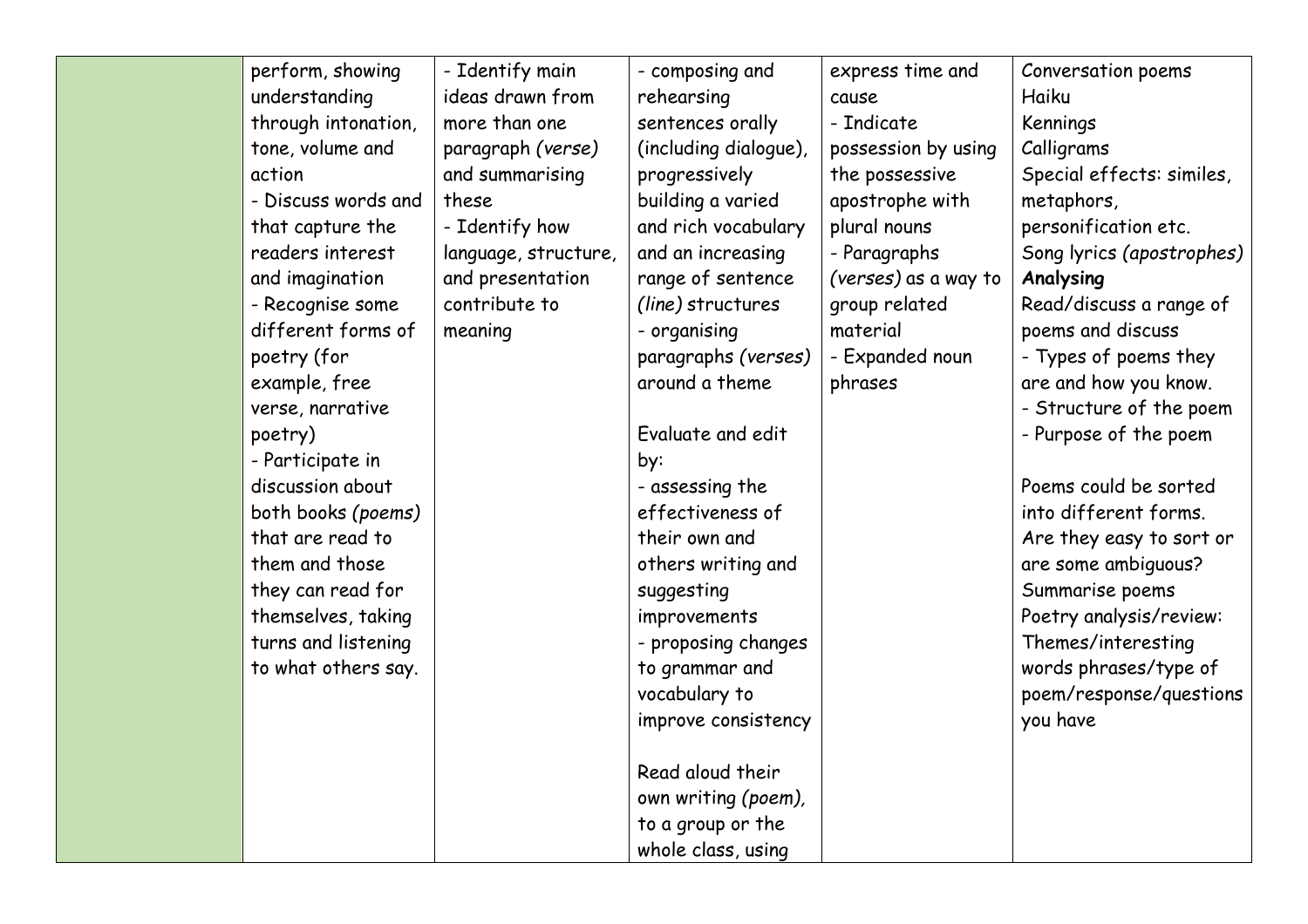|  | appropriate<br>intonation and |  |
|--|-------------------------------|--|
|  | controlling the tone          |  |
|  | and volume so that            |  |
|  | the meaning is                |  |
|  | clear.                        |  |

|              | Reading                                                                                                                                                                                                                                                                                                                                                                                                                                                     |                                                                                                                                                                                                                                                                                                               | Writing                                                                                                                                                                                                                                                                          |                                                                                                                                                                                                                                                                                 |                                                                                                                                                                                                                                                                                                                              |
|--------------|-------------------------------------------------------------------------------------------------------------------------------------------------------------------------------------------------------------------------------------------------------------------------------------------------------------------------------------------------------------------------------------------------------------------------------------------------------------|---------------------------------------------------------------------------------------------------------------------------------------------------------------------------------------------------------------------------------------------------------------------------------------------------------------|----------------------------------------------------------------------------------------------------------------------------------------------------------------------------------------------------------------------------------------------------------------------------------|---------------------------------------------------------------------------------------------------------------------------------------------------------------------------------------------------------------------------------------------------------------------------------|------------------------------------------------------------------------------------------------------------------------------------------------------------------------------------------------------------------------------------------------------------------------------------------------------------------------------|
|              | Listen, discuss,                                                                                                                                                                                                                                                                                                                                                                                                                                            | Understanding                                                                                                                                                                                                                                                                                                 | Composition                                                                                                                                                                                                                                                                      | Vocabulary,                                                                                                                                                                                                                                                                     | Possible Outcomes                                                                                                                                                                                                                                                                                                            |
|              | respond                                                                                                                                                                                                                                                                                                                                                                                                                                                     |                                                                                                                                                                                                                                                                                                               |                                                                                                                                                                                                                                                                                  | grammar and                                                                                                                                                                                                                                                                     |                                                                                                                                                                                                                                                                                                                              |
|              |                                                                                                                                                                                                                                                                                                                                                                                                                                                             |                                                                                                                                                                                                                                                                                                               |                                                                                                                                                                                                                                                                                  | punctuation                                                                                                                                                                                                                                                                     |                                                                                                                                                                                                                                                                                                                              |
| Year 5 and 6 |                                                                                                                                                                                                                                                                                                                                                                                                                                                             |                                                                                                                                                                                                                                                                                                               |                                                                                                                                                                                                                                                                                  |                                                                                                                                                                                                                                                                                 |                                                                                                                                                                                                                                                                                                                              |
|              | - Continue to read and<br>discuss an increasingly<br>wide range of poetry<br>- Read books (poems)<br>that are structured in<br>different ways and for<br>a range of purposes<br>- Increase familiarity<br>with a wide range of<br>books, (poems) from our<br>literary heritage, and<br>books (poems) from<br>other cultures and<br>traditions<br>- Recommend books<br>(poems) that they have<br>read to their peers,<br>giving reasons for their<br>choices | - Check that the<br>book (poem) makes<br>sense to them,<br>discussing their<br>understanding and<br>exploring the<br>meaning of words in<br>context<br>- Ask questions to<br>improve<br>understanding<br>- Draw inferences<br>such as inferring<br>characters feelings,<br>thoughts and<br>motives from their | Plan their writing<br>by:<br>- identifying the<br>audience for and<br>purpose of the<br>writing, selecting<br>the appropriate<br>form and using<br>other similar<br>writing as models<br>for their own<br>- noting and<br>developing initial<br>ideas, drawing on<br>reading and | Use expanded noun<br>phrases to convey<br>complicated<br>information<br>concisely<br>Use modal verbs or<br>adverbs to indicate<br>degrees of<br>possibility<br>Indicate<br>grammatical and<br>other features (as<br>appropriate) by:<br>- using commas to<br>clarify meaning or | Performing<br>Perform and read aloud a<br>wide range of poems.<br>Consider intonation, tone<br>and volume to show<br>meaning to the audience<br>Perform own composition<br>using appropriate<br>intonation, volume, and<br>movement so that<br>meaning is clear.<br>Creating<br>Blackout poems<br>Structured grammar<br>poem |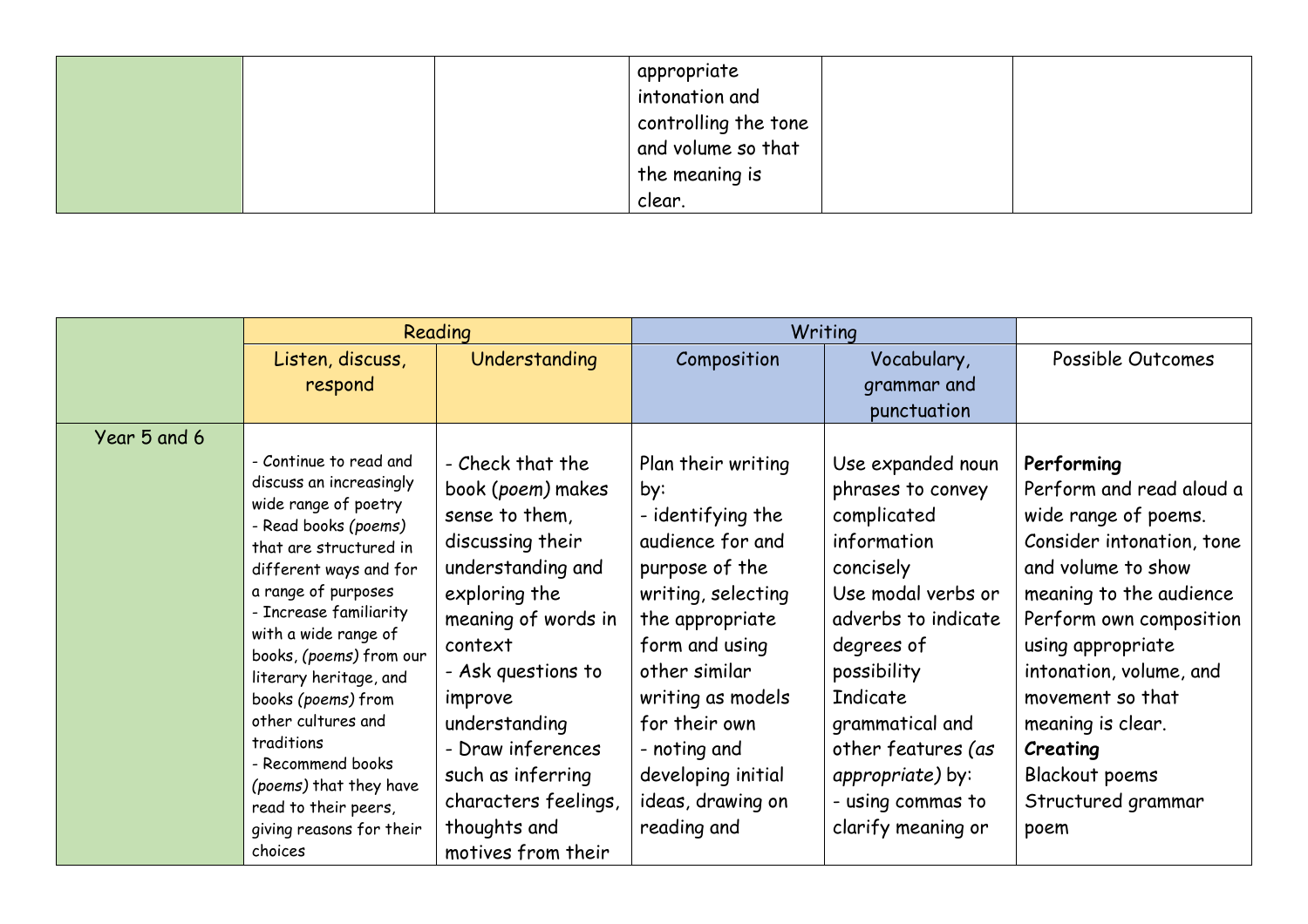| - Identify and discuss                         | actions, and         | research where      | avoid ambiguity in   | Use figurative language: |
|------------------------------------------------|----------------------|---------------------|----------------------|--------------------------|
| themes and conventions                         | justifying           | necessary           | writing              | similes, metaphors,      |
| in and across a wide<br>range of writing       | inferences with      |                     | - using hyphens to   | personification etc.     |
| (poetry)                                       | evidence             | Draft and write by: | avoid ambiguity      | Free verse based on      |
| - Make comparisons                             | - Summarise the      | - selecting         | - using brackets,    | themes/issues etc.       |
| within and across books                        | main ideas drawn     | appropriate         | dashes or commas     | <b>Ballads</b>           |
| (poems)                                        | from more than one   | grammar and         | to indicate          | Cinquain                 |
| - Learn a wider range of<br>poetry by heart    | paragraph,           | vocabulary,         | parenthesis          | Comic verse              |
| - Prepare poems to read                        | identifying key      | understanding how   | - using semi-colons, | Concrete poems           |
| aloud/perform, showing                         | details that support | such choices can    | colons or dashes to  | Exploring and using      |
| understanding through                          | the main ideas       | change and enhance  | mark boundaries      | unusual/surprising word  |
| intonation/tone/volume                         | - Identify how       | meaning             | between              | combinations             |
| so that the meaning is<br>clear to an audience | language, structure  |                     | independent clauses  | Kennings                 |
| - Participate in                               | and presentation     | Evaluate and edit   | - using a colon to   | Model verb poems (if     |
| discussions about books                        | contribute to        | by:                 | introduce a list     | only)                    |
| (poems) that are read                          | meaning              | - assessing the     |                      | Consider layout and      |
| to them and those they                         | - Discuss and        | effectiveness of    | Layout devices       | presentation             |
| can read for<br>themselves, building on        | evaluate how         | their own and       |                      | Analysing                |
| their own and others'                          | authors use          | others writing      |                      | Poetry reviews           |
| ideas and challenging                          | language, including  | - proposing changes |                      | Poetry analysis          |
| views courteously.                             | figurative language, | to vocabulary,      |                      | Recommendations          |
|                                                | considering the      | grammar and         |                      | The above could include: |
|                                                | impact on the        | punctuation to      |                      | Connections/devices      |
|                                                | reader               | enhance effects     |                      | used/structure/themes    |
|                                                | - Explain and        | and clarify meaning |                      | and                      |
|                                                | discuss their        |                     |                      | conventions/memorable    |
|                                                | understanding of     | Proof-read for      |                      | part/effect on           |
|                                                | what they have       | spelling and        |                      | reader/messages from     |
|                                                | read, including      | punctuation errors  |                      | the poem giving reasons  |
|                                                | through formal       | Perform their own   |                      | Summarise poems          |
|                                                | presentations and    | compositions, using |                      |                          |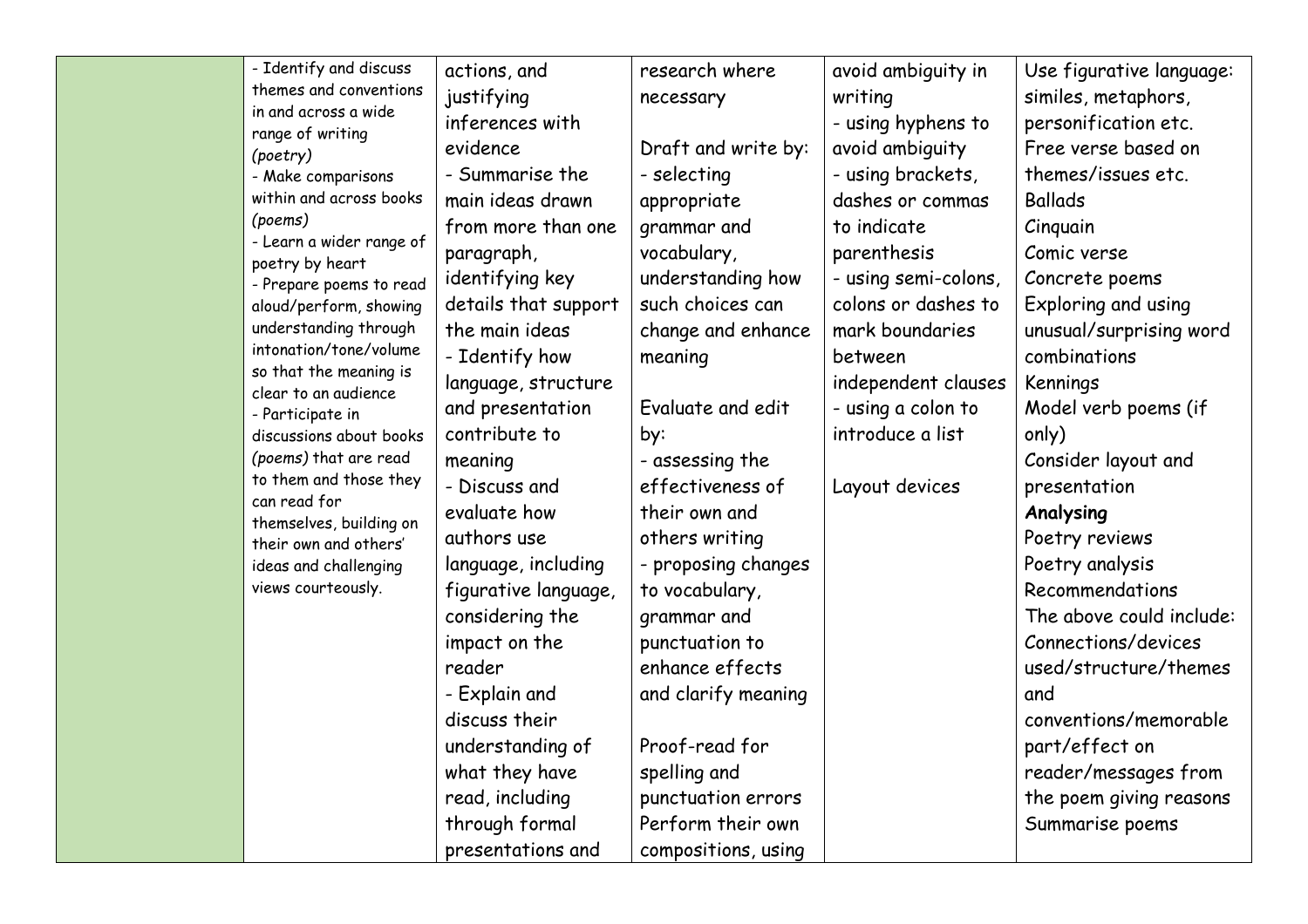| debates, maintaining   appropriate<br>and using notes<br>where necessary<br>- Provide reasoned<br>justifications for<br>views. | a focus on the topic $ $ intonation, volume,<br>and movement so<br>that meaning is<br>clear. |
|--------------------------------------------------------------------------------------------------------------------------------|----------------------------------------------------------------------------------------------|
|--------------------------------------------------------------------------------------------------------------------------------|----------------------------------------------------------------------------------------------|

## Poetry Examples:

| Alliteration         | This is when words that start with the same sound are used repeatedly in a phrase or                                                                                                               |
|----------------------|----------------------------------------------------------------------------------------------------------------------------------------------------------------------------------------------------|
|                      | sentence                                                                                                                                                                                           |
| Assonance            | This is the repetition of a vowel sound within nearby words                                                                                                                                        |
| <b>Blackout poem</b> | This is when a poet takes a piece of text and crosses out much of the original text. The<br>words left form a new poem.                                                                            |
| <b>Ballad</b>        | A poem or song that narrates a story in short stanzas. It may use rhythm and rhyme                                                                                                                 |
| Calligram            | This is a word, phrase or poem that is presented in a visual way. This may be by the shape<br>of the letters, some words or the whole poem which links to the meaning/theme of the<br>words/poems. |
| Cinquain             | A cinquain has a 5 line structure. It follows the pattern:<br>Line 1: 2 syllables<br>Line 2: 4 syllables<br>Line 3: 6 syllables<br>Line 4: 8 syllables<br>Line 5: 2 syllables                      |
| <b>Comic Verse</b>   | There are no fixed rules for rhyme and rhythm. Comic verse often involves a play on words<br>and focuses on amusing the reader                                                                     |
| Concrete poem        | A poem that is written in the shape of the words on the page match the subject of the<br>poem                                                                                                      |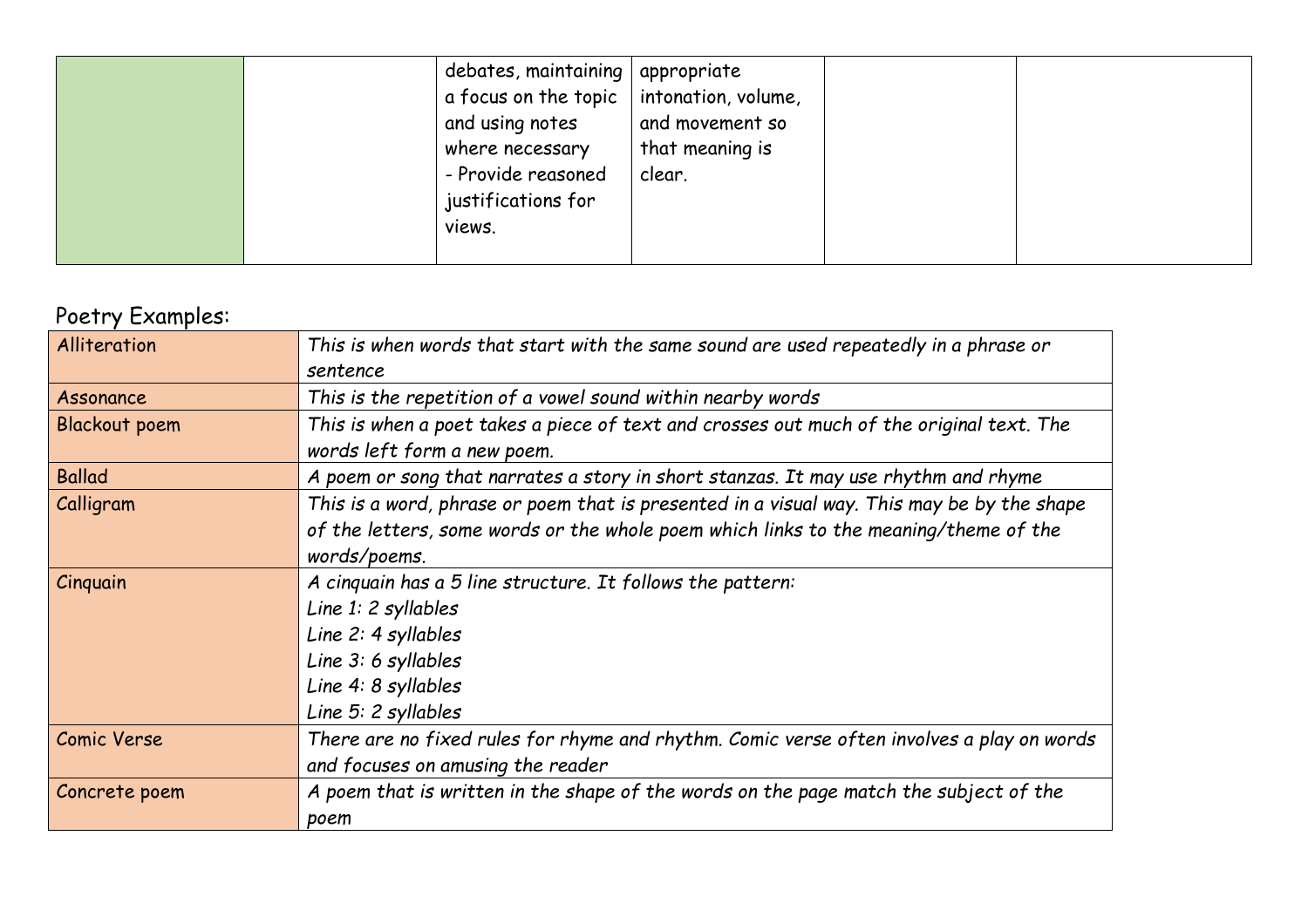| <b>Conversation poems</b> | A poem that creates the appearance of a conversation that has been inserted into the          |
|---------------------------|-----------------------------------------------------------------------------------------------|
|                           | structure of a poem.                                                                          |
| Couplet                   | Two lines of a poem that have the same rhythm and rhyme                                       |
| Free verse                | Free verse poems do not follow particular forms and are without rhythm and rhyme. Some        |
|                           | examples could be monologue, list poems, narrative                                            |
| <b>Haiku</b>              | This is a Japanese poem with the intention of evoking images. It follows the structure        |
|                           | Line 1: 5 syllables                                                                           |
|                           | Line 2: 7 syllables                                                                           |
|                           | Line 3: 5 syllables                                                                           |
| Kennings                  | A kenning describes the qualities of something using two-word phrases in the place of a       |
|                           | noun. Kenning poems uses two-word phrases on each line and may include metaphors              |
| Limerick                  | A five line comic verse where the 1st, 2nd and 5th line rhyme with each other and the 3rd     |
|                           | and 4th line rhyme with each other                                                            |
| List poem                 | A list poem often has a list of words, phrases or sentences on a subject. They often have a   |
|                           | starter word or sentence e.g. For breakfast I will eat Things that Words and phrases          |
|                           | are often repeated. It may or may not rhyme.                                                  |
| Metaphor                  | This is when something is described as being the same as an unrelated object. They are        |
|                           | often used to create effects and images.                                                      |
| Narrative                 | A narrative poem tells a story. It may be free verse or involve rhythm and rhyme.             |
| Onomatopoeia              | This is a word that describes it sound                                                        |
| Personification           | This is when objects, animals and plants are given human qualities to help paint a picture in |
|                           | the reader's mind                                                                             |
| Quatrain                  | A stanza with four lines where usually alternate lines rhyme                                  |
| Question and answer       | This is structured as a dialogue between two people and often follows the structure of a      |
|                           | question followed by an answer.                                                               |
| Rap                       | This is a musical vocal delivery involve rhythm and rhyme                                     |
| Riddle                    | This is generally presented as a puzzle to be solved. They may often have clues to a          |
|                           | unknown object or person.                                                                     |
| Simile                    | When something is compared to another this using 'as' or 'like' to paint a picture in the     |
|                           | readers mind.                                                                                 |